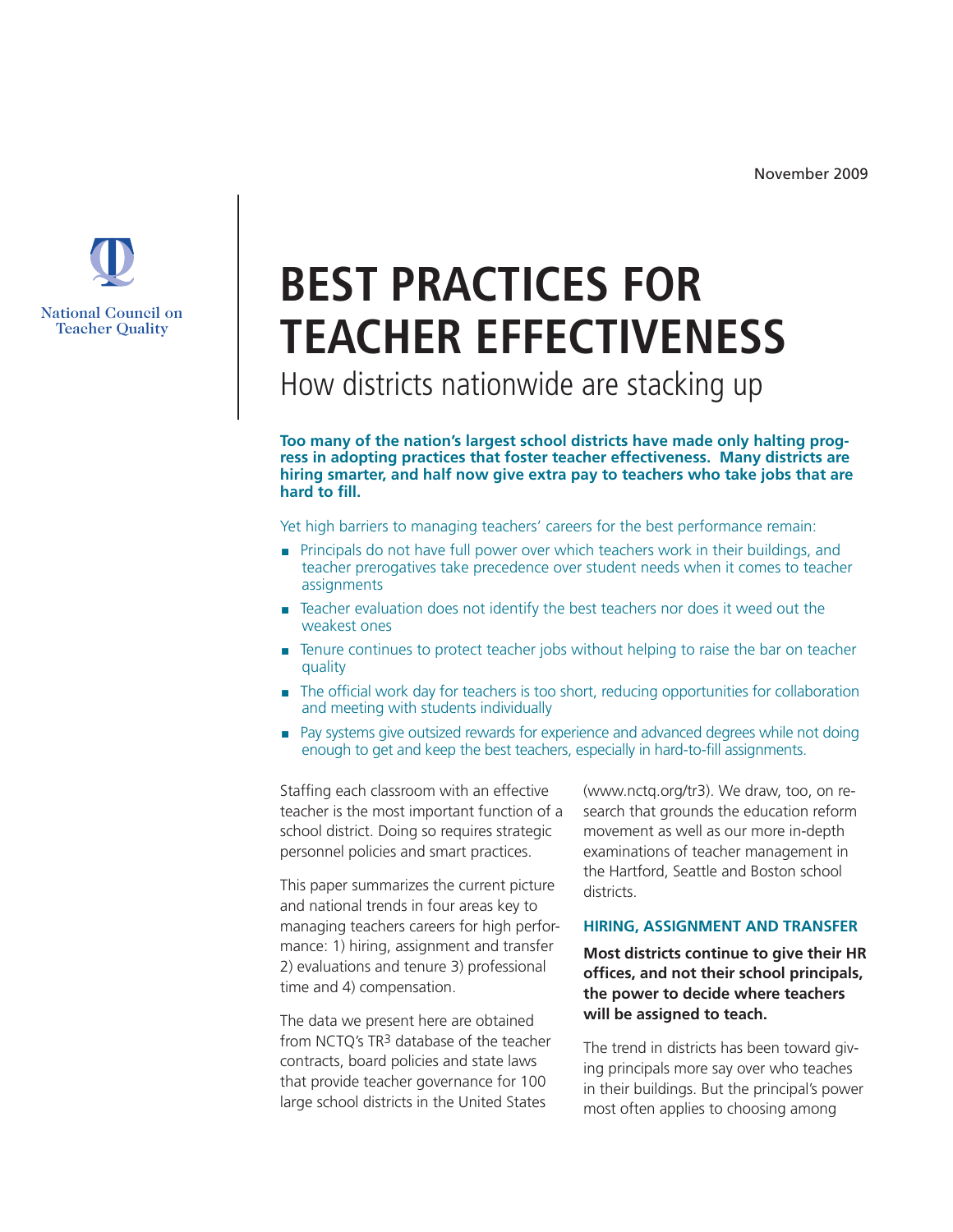

teachers new to the district. When the careers of tenured, veteran teachers are involved, seniority protections often still hold sway.

In fact, district HR offices routinely force their principals to take teachers who lose their current teaching assignment because of shifts in enrollment or program. In only one out of five districts in our 100 district database do teachers whose positions have been cut even have to interview for a new job. In nearly all of the 100 districts, if no principal wants to hire a teacher whose job has been eliminated, the district eventually "force places" them anyway.

Such transfers often play out as part of school "reconstitutions"—when a school is either closed or restructured due to chronic poor performance. The result is that teachers who are deemed unfit for a turnaround effort at one underperforming school can easily end up at an almost similarly needy school.

In one district we examined, where seniority prerogatives are minimal for most teachers seeking transfers, an exception is made for tenured teachers wishing to transfer from schools designated as "low performing" or "failing." Such teachers can pick an opening at another school, regardless of the principal's view on the matter. In another district, teachers returning from leave are among those guaranteed to get one of the three positions they have put on a preference list.

It is well understood by principals that routine drops in staffing requirements are an easy way to get rid of a weak teacher. Underperforming teachers are more often than not assigned to another school rather than shown the door, setting the stage for "the dance of the lemons." More resourceful principals know how to work the system so that they can unload their weak teachers onto other schools, even giving a teacher a satisfactory evaluation rating if they'll agree to a transfer. It's not unlike a

black market, in this case involving agreements and trades that tend to benefit the strongest schools headed by the savviest principals. Consequently the schools with the most challenging students and often the highest teacher turnover rates get more than their share of weak teachers.

Why don't bad teachers just get fired? Because state law and local teachers' contracts have made firing a teacher too involved, too lengthy and too costly.

## **EVALUATION**

**Teacher evaluations contribute to the harmful fiction that all tenured teachers are equally competent. Evaluation systems are dysfunctional, failing to recognize teachers who are exemplary, providing little help to average teachers and skimping on the evidence needed to dismiss the weakest teachers.** 

Unlike the standard practice in workplaces of all kinds, most districts do not require annual evaluations of any but the newest teachers. Only a third of the 100 districts in our database require annual evaluations of tenured teachers, even though tenure occurs very early in a teacher's career--usually after two or three years. In fact, one in five districts requires teachers to be evaluated by their principal only once every three years. A few go as long as to require evaluations only every five years.

It is also common for teachers to be allowed to decide when they will be observed in the classroom as part of their evaluation, virtually guaranteeing a "dog and pony" show rather than a slice of classroom life.

Too often, districts fail to hold teachers accountable for poor performance. For example, in one school system we recently reviewed, one half of 1 percent of all teachers received an unsatisfactory evaluation rating. The New Teacher Project's recent report, *The Widget Effect*, found much the same absence of negative rat-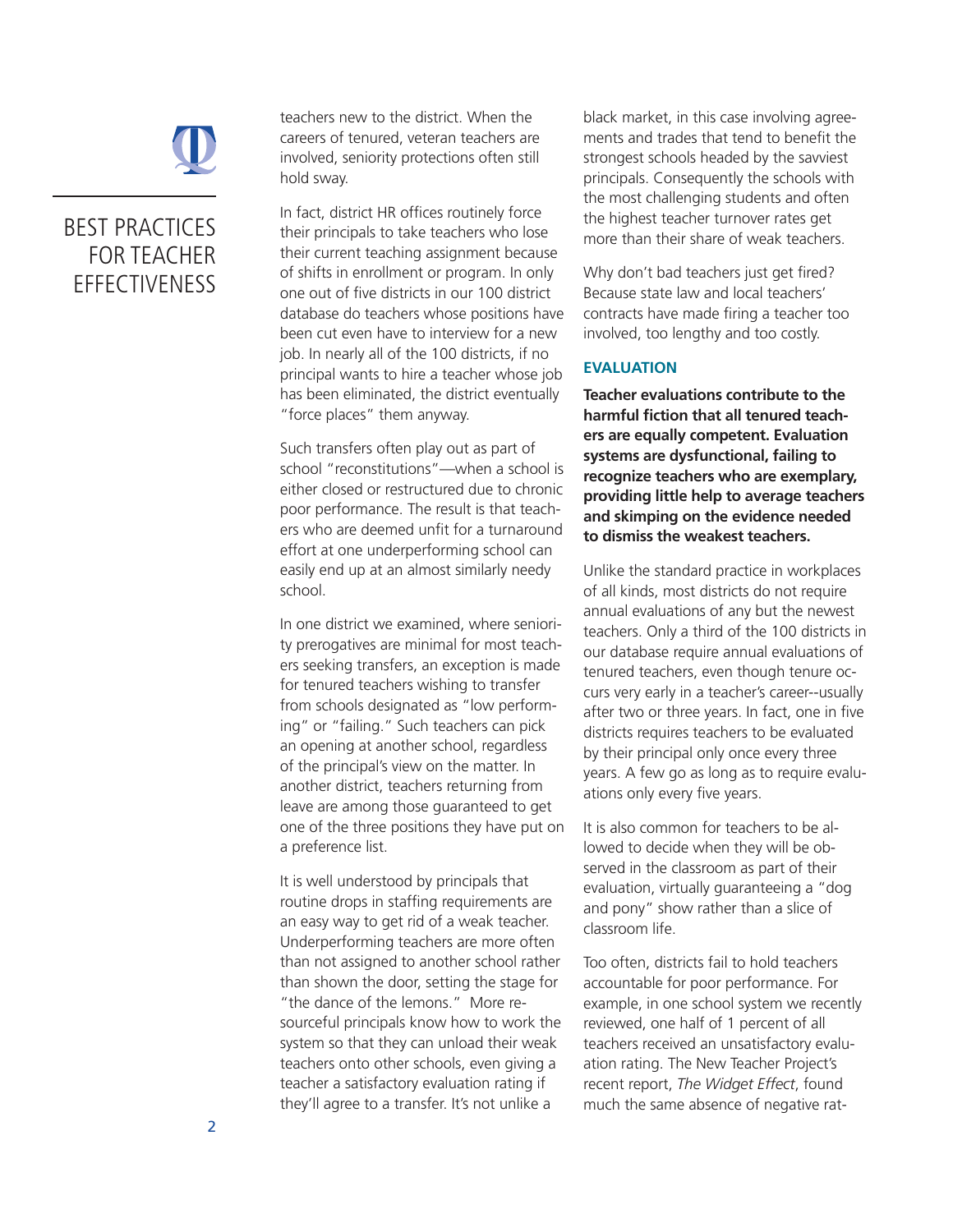

ings. On average, in the 12 school districts they examined, less than 1 percent of all teachers had received an unsatisfactory evaluation, even in schools where students were chronically underperforming.

A teacher's main job is to increase student learning, yet many evaluation instruments are structured so that teachers can earn an overall satisfactory rating without any evidence that they are contributing to student achievement. In fact, some districts prohibit standardized test scores from even being considered in an evaluation. Districts often ignore the need for any means of gauging how much students are learning, such as district tests, examples of student work or a collection of a teacher's assignments. Many evaluation instruments give as much weight, or more, to factors that may not

influence student performance, such as taking college courses, assuming extra duties like sponsoring a club or collaborating with colleagues. Only a handful of districts make student performance the preponderant criterion of teacher evaluation.

**Tenure.** Following the pattern set in higher education, teachers might be awarded tenure only after having met the standards of a rigorous assessment. In fact, tenure in the K-12 context almost never works that way. Nontenured teachers may by law be observed in the classroom more frequently than tenured ones, and principals are somewhat more likely to rate them as unsatisfactory. Yet in all but two states tenure is virtually automatic for teachers who get satisfactory evaluations for the required number of years. Only seven states even

## **How long before a teacher earns tenure?**

|                             | N <sub>0</sub><br>policy | $\mathbf{1}$<br>year | $\overline{c}$<br>years | 3<br>years | 4<br>years | 5<br>years   |
|-----------------------------|--------------------------|----------------------|-------------------------|------------|------------|--------------|
| Alabama                     |                          |                      |                         |            |            | $\mathbf{I}$ |
| Alaska                      |                          |                      | Ĵ                       |            |            |              |
| Arizona                     |                          |                      |                         |            |            | П            |
| Arkansas                    |                          |                      |                         |            |            | L            |
| California                  |                          |                      |                         |            |            | Г            |
| Colorado                    |                          |                      |                         |            |            | L            |
| Connecticut                 |                          |                      |                         |            |            |              |
| Delaware                    |                          |                      |                         |            |            | L            |
| <b>District of Columbia</b> |                          |                      | П                       |            | n.         | П            |
| Florida                     |                          |                      |                         |            |            |              |
| Georgia                     |                          |                      | L                       |            |            | E            |
| Hawaii                      |                          |                      |                         |            |            | Τ            |
| Idaho                       | I.                       | L.                   | г                       |            | - 1        | Г            |
| <b>Illinois</b>             |                          |                      |                         |            |            |              |
| Indiana                     |                          |                      | Τ                       |            |            |              |
| lowa                        |                          |                      |                         |            |            |              |
| <b>Kansas</b>               |                          |                      |                         |            |            | Г            |
| Kentucky                    |                          |                      | L                       |            |            | Г            |
| Louisiana                   |                          |                      |                         |            |            | Г            |
| Maine                       |                          |                      |                         |            |            |              |
| Maryland                    |                          |                      |                         |            |            |              |
| Massachusetts               |                          |                      |                         |            |            |              |
| Michigan                    | П                        | $\mathcal{L}$        | П                       |            |            | П            |
| Minnesota                   |                          |                      |                         |            |            |              |
| Mississippi                 |                          |                      |                         |            |            |              |
| Missouri                    |                          |                      |                         |            |            |              |

|                      | N <sub>0</sub><br>policy | 1<br>year | $\overline{2}$<br>vears | 3<br>vears | 4<br>vears | 5<br>vears |
|----------------------|--------------------------|-----------|-------------------------|------------|------------|------------|
| <b>Montana</b>       |                          |           |                         |            |            |            |
| Nebraska             |                          |           |                         |            |            |            |
| <b>Nevada</b>        |                          |           |                         |            |            |            |
| New Hampshire        |                          |           |                         |            |            |            |
| New Jersey           |                          |           |                         |            |            |            |
| New Mexico           |                          |           |                         |            |            |            |
| New York             |                          |           |                         |            |            |            |
| North Carolina       |                          |           |                         |            |            |            |
| North Dakota         |                          |           |                         |            |            |            |
| <b>Ohio</b>          |                          |           |                         |            |            |            |
| <b>Oklahoma</b>      |                          |           |                         |            |            |            |
| Oregon               |                          |           |                         |            |            |            |
| Pennsylvania         |                          |           |                         |            |            |            |
| Rhode Island         |                          |           |                         |            |            |            |
| South Carolina       |                          |           |                         |            |            |            |
| South Dakota         |                          |           |                         |            |            |            |
| <b>Tennessee</b>     |                          |           |                         |            |            |            |
| Texas                |                          |           |                         |            |            |            |
| Utah                 |                          |           |                         |            |            |            |
| Vermont              |                          |           |                         |            |            |            |
| Virginia             |                          |           |                         |            |            |            |
| Washington           |                          |           |                         |            |            |            |
| <b>West Virginia</b> |                          |           |                         |            |            |            |
| Wisconsin            |                          |           |                         |            |            |            |
| Wyoming              |                          |           |                         |            |            |            |
|                      | 1                        | 3         | 7                       | 33         | 5          | 2          |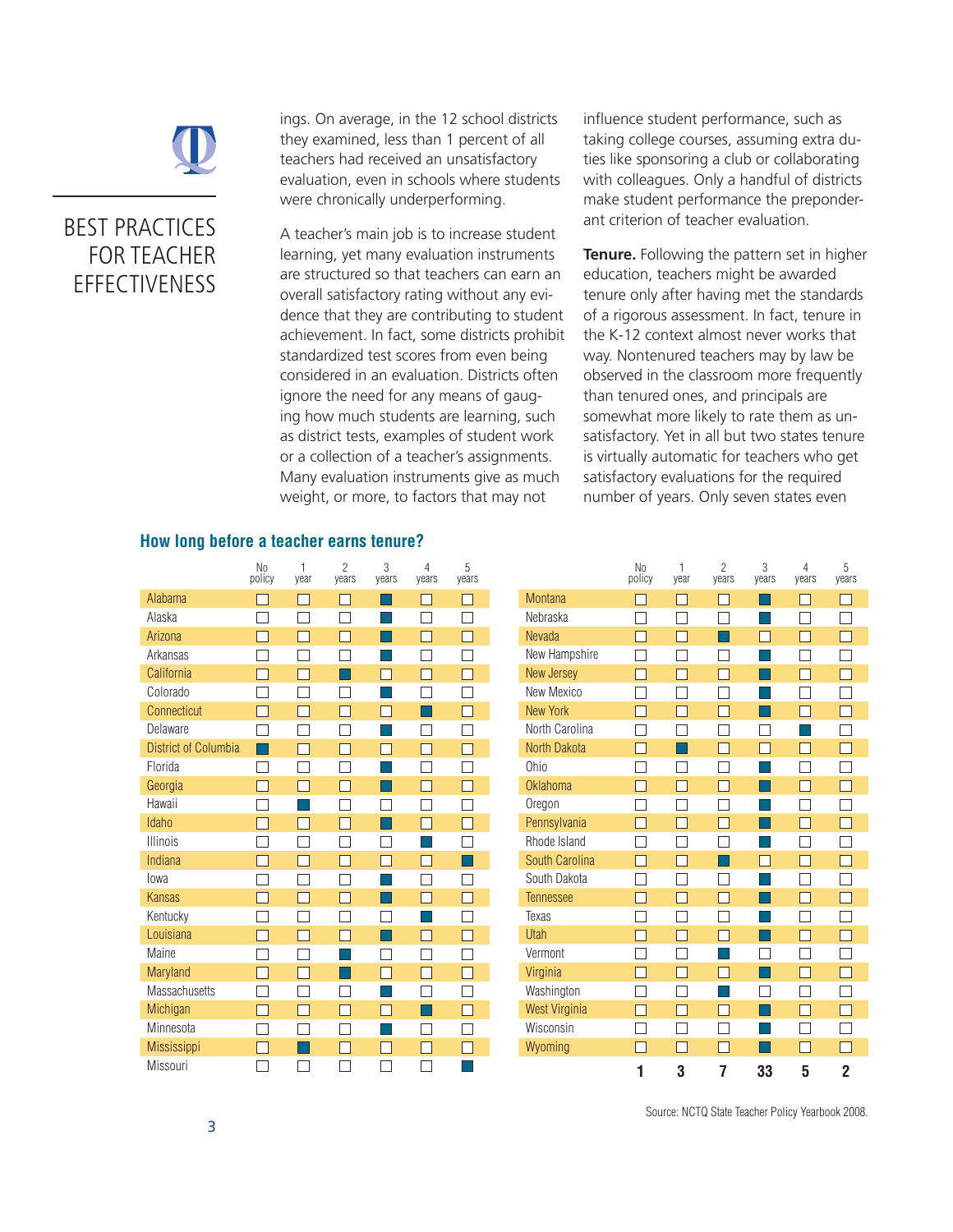

# **The impact of teachers' advanced degrees on student learning**

4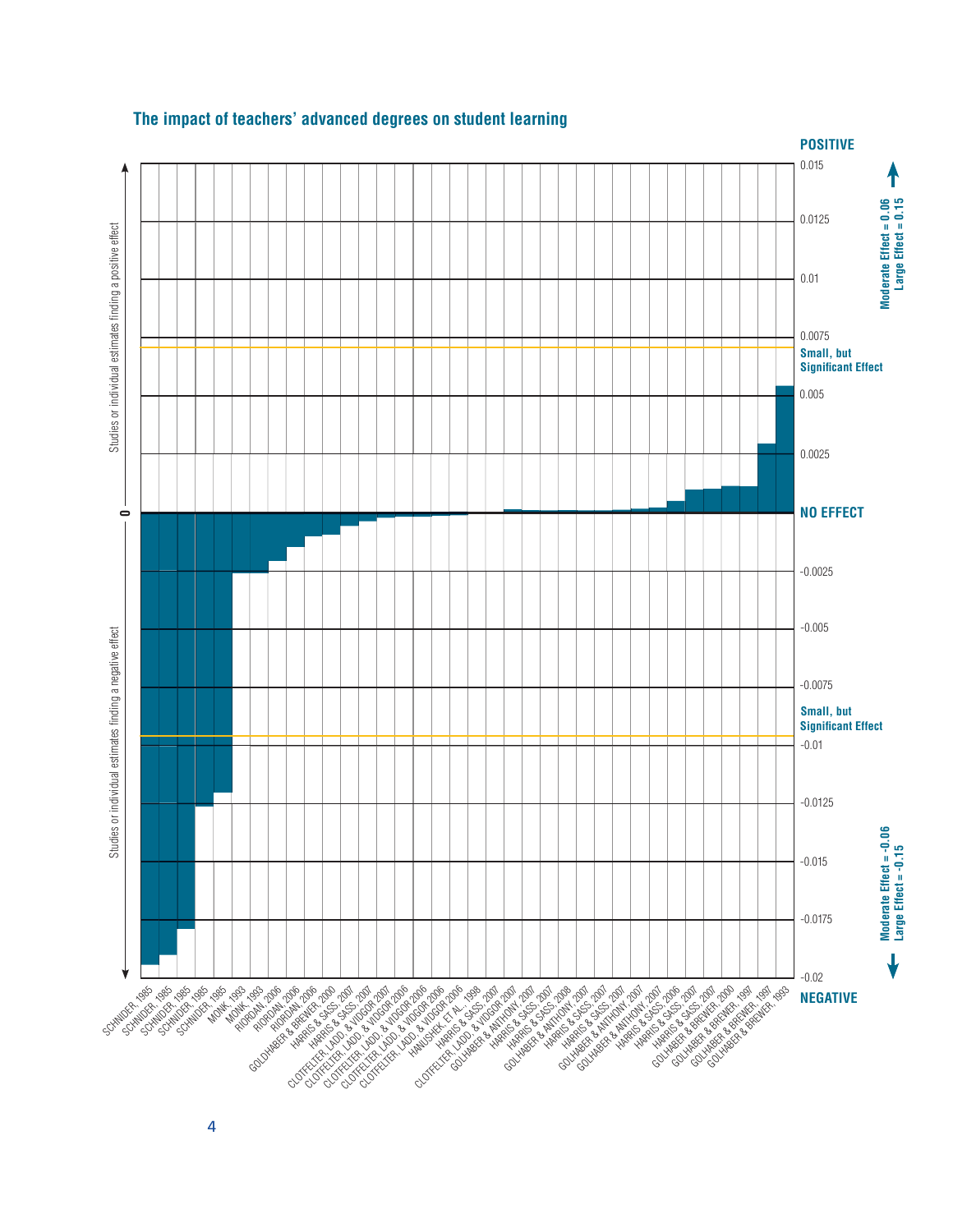

require teachers to wait until they have at least four years of experience under their belt, meaning that most decisions to award tenure are made without much data on a teacher's performance.

Once a teacher has tenure, the district and state will invest over \$2 million in that individual in salary, benefits and pension alone. And because the process for terminating a tenured teacher is arduous, tenure confers lifetime job protection provided the teacher commits no crime or moral infraction.

How long before teachers are awarded tenure?

## **PROFESSIONAL TIME**

**The work rules and schedules currently found in most teachers' contracts do little to foster professionalism. They are both too inflexible and too lax to help teachers do their complex job.** 

Many districts require teachers to be on site for only a few minutes longer than the student school day, providing little time for teachers to plan lessons, work collaboratively with colleagues or meet with students. Highly successful schools in this country, such as the KIPP charter schools, require a longer teacher day, while nations with high performing schools, such as Japan and Singapore, build in more preparation and collaboration time for teachers.

Just 16 districts in our 100 district database require teachers to work an 8-hour day. If there is a trend toward lengthening the teacher's day, so few minutes are added at any one time that a routine 8-hour day is still far off.

The student school year and school day vary significantly across the U.S., resulting in significant variations in instructional time. Students in New York City, for example, have *nine more weeks* of instruction than students in Chicago, due to the combination of a longer school day (6 hours and 50 minutes versus 5 hours and 45 minutes) and year (186 days versus 174 days).

#### **COMPENSATION**

**Pay structures provide the wrong incentives. In nearly all school districts teacher pay is based on two factors that bear little connection to teacher effectiveness: their years of experience and if they hold an advanced degree.** 

Teachers earn annual "step increases" for each additional year of experience they accumulate and receive even larger increases for earning a master's or doctorate. In many districts, teachers receive salary increases simply for *progressing* towards a degree.

**Experience.** A teacher with 20 years of experience is not apt to be any more effective than a teacher with five years of experience. A body of research has conclusively shown that teachers improve dramatically between their first and second years of teaching, considerably so between their second and third, and relatively little in subsequent years. In sum, many teachers become about as effective as they ever will be by their fifth year. In most districts, though, the most experienced teachers qualify for the highest increases.<sup>1</sup> If pay schedules reflected research findings and served district goals, they would be configured to award the largest raises to teachers with less experience. It is in the first few years of a teacher's career when the greatest gains in effectiveness are made and also when turnover is highest- -such raises could be used as a retention

<sup>1</sup> These disproportionate pay raises that more experienced teachers often receive cannot be explained as a result of the increases being tied to a percentage of current salary, meaning the more a teacher earns, the larger the pay increase. The step increases that districts award teachers each year are not calculated in this manner and bear no mathematical relationship to the current salary. However, when teachers receive cost of living increases, these raises are calculated as a percentage of current salary.